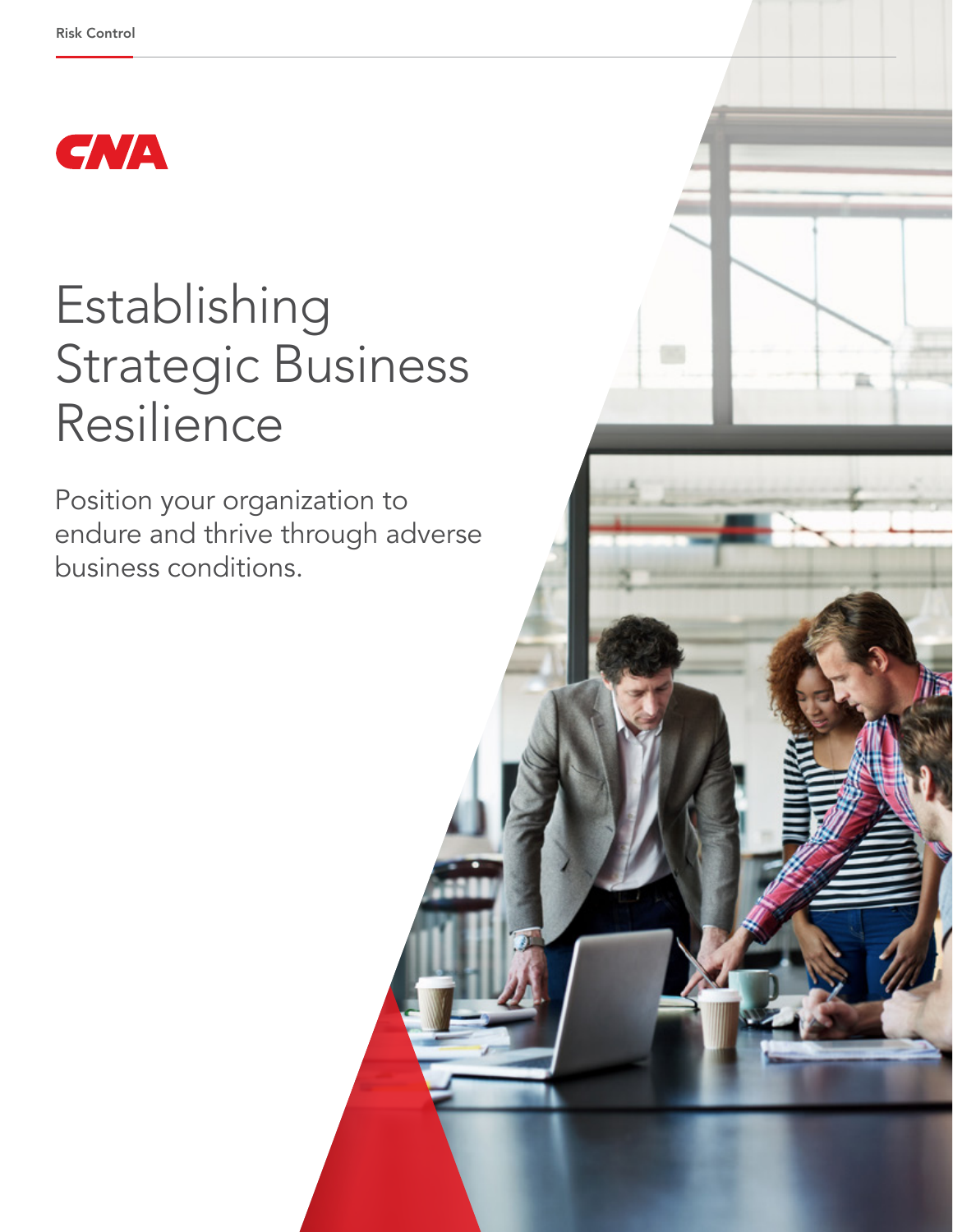## The Value of Preparedness

Recent business disruptions, from the global pandemic to extreme weather events - underscore the value of establishing and maintaining a holistic risk management program that is anchored in preparedness. To grow and thrive in an uncertain risk environment, business leaders need to continually examine potential disruptions, prepare to absorb the shockwaves of disruptions, and quickly adapt their operations to be resilient to many different situations. CNA's 2021 Establishing Strategic Business Resilience report provides suggestions to business leaders on how to develop a resilience culture and a sustained ability to endure disruptive events.

Three considerations to help business leaders manage a disruptive incident regardless of how, when, and where a disruption occurs:

Step 1: Understand the Changing Risk Landscape

Step 2: Advance Resilience Capabilities

Step 3: Implement Strategic Insurance Coverages

# Step 1: Understand the Changing Risk Landscape

As we continue to work in an interconnected risk landscape, business leaders consume the news daily to understand the events happening in their local community as well as what is occurring across the world. Awareness helps business leaders better prepare for emerging risks and potentially disruptive events. Scenario planning requires one to imagine what lies ahead, considering how to deal with a variety of uncertainties. For example, what are the next unprecedented events that could severely damage the business? Will the risk be a slow and steady rise providing the company time to adapt or is it more likely to be a sudden disruption? The past year has presented many changes in the risk landscape, challenging businesses to think both proactively and reactively.

#### Advanced Robotics and Automation

Technology advancements are transforming how businesses produce, manage, and govern in almost all industries. The result of this revolution has produced impactful innovation, including robotics, automation, the Internet of Things (IoT – sensor technology), autonomous vehicles, 3-D printing, nanotechnology, biotechnology, materials science, energy storage, and quantum computing. Many experts anticipate that these advancements will exceed the scale and impact from previous industrial developments.<sup>1</sup>

 These advances will also spawn new vulnerabilities. The energy, network, and computer systems required to operate these developments are susceptible to cyberattacks. They are also more sensitive to utility outages, such as water, power, and internet – all which are needed to maintain an efficient operating environment. While automation can increase efficiency and output to manage costs, the skilled workforce requirements along with extended replace and repair times following disruptions will need to be incorporated into insurance coverages as well as business recovery and restart plans.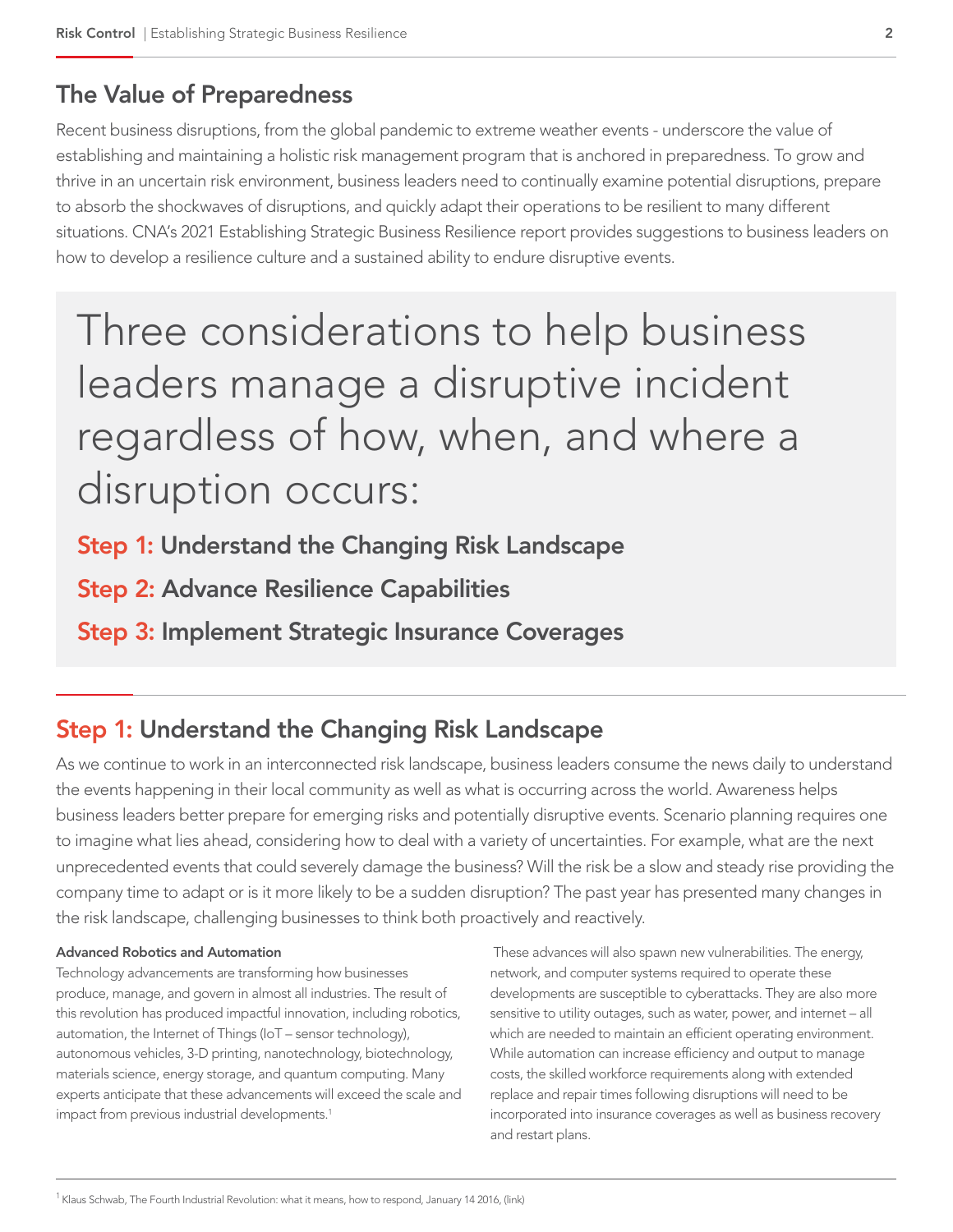#### **Cyberattacks**

Geopolitical action will be required to stem the volume and severity of cyberattacks. In the absence of global collaboration, attacks requiring increased payments are expected to continue. Artificial intelligence will likely be leveraged by both attackers and defenders as malware continues to evolve. Quantum computing may also threaten the vital encryption capabilities that businesses rely on to secure network data protection as it is known.

Environmental, Social, and Governance (ESG) Expectations Investor, customer, and workforce interests continue to grow and favor companies that provide information on how they are managing risks and developing business strategies to address ESG issues. These issues include:

- **Environmental** topics describing how an organization manages carbon emissions, natural resources, pollution, waste management, and makes use of green technology and construction.
- Social topics, such as sharing how in- and out-sourced labor is managed, how supplier labor standards are managed, how human health and safety (employees, consumers, communities) is provided and how the company engages in supporting local and global health and nutrition.
- Governance topics, such as sharing how organizations support diversity, ethics, compliance, anti-corruption, tax, and accountability.<sup>2</sup>

EU and US government agencies are considering regulatory mandates to standardize reporting and support for environmental and social initiatives. A new proposal for a Corporate Sustainability Reporting Directive (CSRD), which could take effect in 2023, may require extensive ESG reporting by large companies operating in Europe. These new requirements extend the current Non-Financial Reporting Directive, and they are proposed to include additional disclosures on strategy, governance, and resilience as well as forwardlooking sustainability targets that can be included in annual progress reports.3 The US Securities and Exchange Commission indicated in March 2021 that it will also consider ESG disclosure regulations. It will take considerable time to determine whether disclosures will be mandated or if self-disclosure will continue to be organically driven by shareholder and stakeholder demands.<sup>4</sup>

#### Supply Chain Challenges

Business leaders who decreased inventories during the pandemic will continue to face considerable supply barriers as they compete to meet the spikes in demand for products and services in the coming years. Extended lead times, delayed deliveries, and increased freight costs are expected to continue due to bottlenecks at major cargo ports, truck driver shortages, and equipment shortages (e.g., chassis



for transporting cargo containers via truck and train). Logistical issues, along with the shortages of vital chemical and raw material supplies, will have to be monitored across the supply chain to manage customer expectations.

As a result, many business leaders may be forced to adjust inventory strategies from "just-in-time" purchases to "just-in-case" inventory methods. Increases in materials and finished product warehouses could introduce additional risks and loss exposures.

For example, high freight costs and extended lead and delivery times can create vulnerabilities for businesses over the next few years, considering any shifts in natural disasters, political tariffs/ sanctions, accidents, or a pandemic resurgence that could extend the period of supply disruptions.<sup>5</sup>

#### Weather and Climate

The impact of anthropogenic climatological changes will present growing risk for businesses in various regions across the globe. The influence of these changes on weather events may stress even well-prepared organizations. As noted recently by researchers at the University of Colorado, factors like population densification in urban centers and expanding suburban growth as well as socioeconomic dynamics will continue to increase the number of buildings being constructed in hot spots known for wildfires, floods, earthquakes, and convective storm events like tornadoes.<sup>6</sup> More simply, the more buildings that we construct in previously undeveloped areas or the greater the population growth in already dense urban centers,

- 3 [Proposed EU Directive on ESG Reporting Would Impact US Companies \(harvard.edu\)](https://corpgov.law.harvard.edu/2021/06/07/proposed-eu-directive-on-esg-reporting-would-impact-us-companies/)
- 4 [A Response to Calls for SEC-Mandated ESG Disclosure \(harvard.edu\)](https://corpgov.law.harvard.edu/2021/04/05/a-response-to-calls-for-sec-mandated-esg-disclosure/)

<sup>2</sup> [ESG oversight: The corporate director's guide: PwC](https://www.pwc.com/us/en/services/governance-insights-center/library/esg-corporate-directors-guide.html)

<sup>5</sup> [Shipments Delayed: Ocean Carrier Shipping Times Surge in Supply-Chain Crunch](https://www.wsj.com/articles/shipments-delayed-ocean-carrier-shipping-times-surge-in-supply-chain-crunch-11621373426?reflink=desktopwebshare_permalink), [The Latest Supply Chain Disruption: Plastics, Harvard Business Review](https://hbr.org/2021/03/the-latest-supply-chain-disruption-plastics)

<sup>6</sup> Iglesias, V., Braswell, A. E., Rossi, M. W., Joseph, M. B., McShane, C., Cattau, M., et al. (2021). Risky development: Increasing exposure to natural hazards in the United States. Earth's Future, 9, e2020EF001795.<https://doi.org/10.1029/2020EF001795>

<sup>7</sup> Rapid growth of the US wildland-urban interface raises wildfire risk Volker C. Radeloff, David P. Helmers, H. Anu Kramer, Miranda H. Mockrin, Patricia M. Alexandre, Avi Bar-Massada, Van Butsic, Todd J. Hawbaker, Sebastián Martinuzzi, Alexandra D. Syphard, Susan I. Stewart. Proceedings of the National Academy of Sciences Mar 2018, 115 (13) 3314-3319; DOI: 10.1073/pnas.1718850115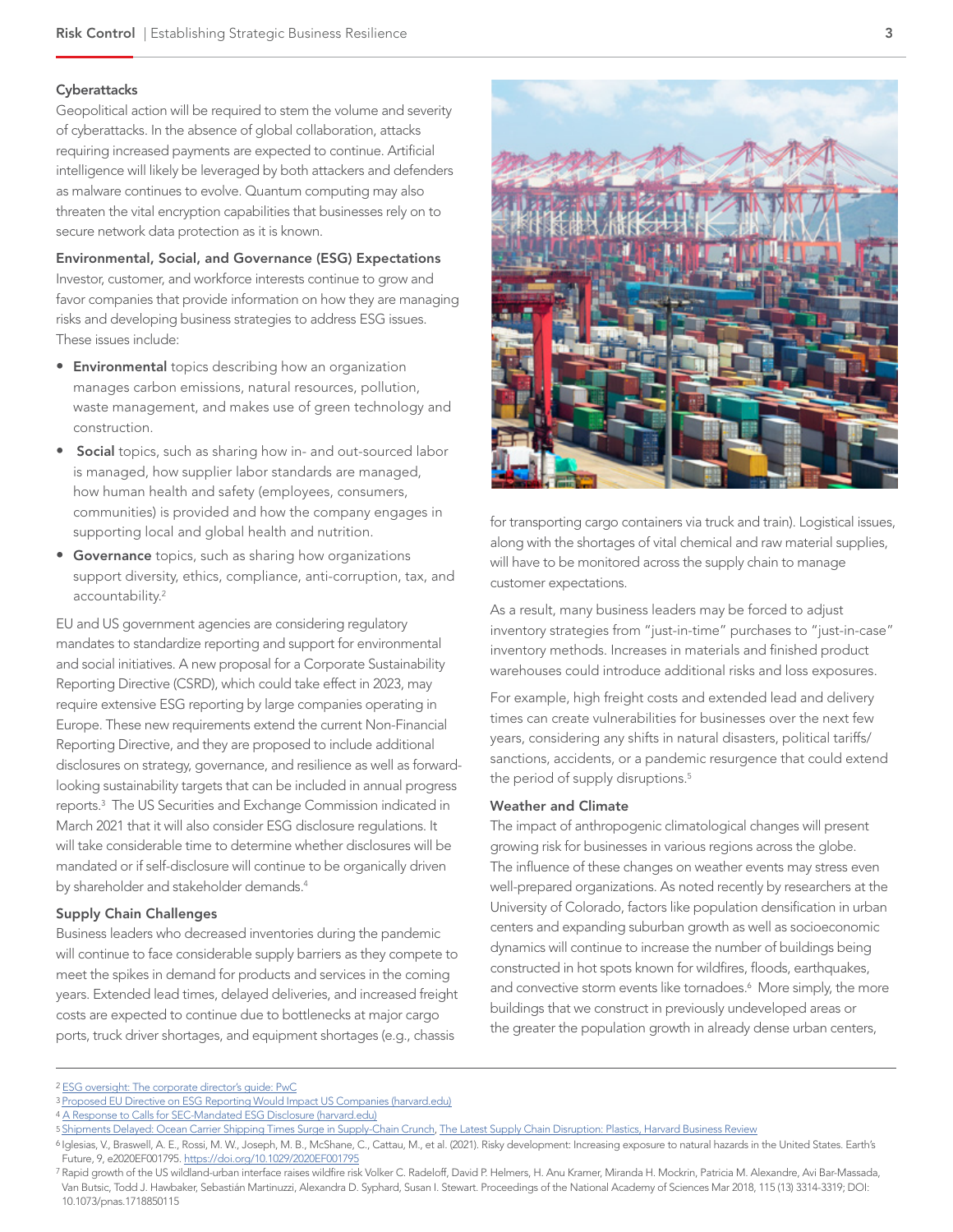the greater the risk becomes that buildings and businesses will be impacted by weather events.

Nowhere is this clearer than in areas known for wildfires, where rising housing costs and other factors continue to drive communities and businesses closer to the wildland urban interface. Research published in 2018 found that between 1990 and 2010, the number of homes in the wildland urban interface grew by more than 41%, and the vast majority of homes were new construction.<sup>7</sup>

Recent flooding is another tragic example of the impact weather events can have on businesses and surrounding populations. In the US, urban flooding causes more than \$9 billion in damages annually.<sup>8</sup> These events can be exacerbated by deteriorating infrastructure. In many countries, including the US, storm water systems were built with theoretical capacities based on storm probabilities at the time of construction, often many decades in the past. Based on continuing densification and regional changes to rainfall patterns, these systems may no longer be suitable for actual storm water management needs. This can lead to flooding in areas where such events have not previously occurred, including areas not identified by traditional flood maps.

While the connection between droughts and increased wildfire risk is well known, droughts can exacerbate existing water scarcity, requiring local governments to take significant measures to restrict or prohibit water use to conserve resources for essential functions, such as firefighting, healthcare, and drinking water. In many cases, local jurisdictions will restrict the testing of fire protection equipment, such as fire sprinkler systems and booster pumps, which are critical to maintaining reliability and identifying problems in these fire and life safety systems.

Weather events – with or without sudden and immediate impacts - can test an organization's resilience as well as the reliability and performance of systems and protections that businesses leverage to minimize everyday risk.

#### Workforce Shortages

As nations and public health officials continue to battle the COVID-19 pandemic, one of the aftereffects on businesses in the years ahead is the change in how and where we work as a society. The introspection brought on by quarantine and the extended periods of remote work have likely spawned a significant increase in employee attrition in businesses across various industries as well as workforce shortages in many segments.9 For example, the healthcare industry is managing a chronic shortage of nurses throughout the US in hospitals and aging services. This pressure point is directly impacting patient care and putting more stress on the existing workforce, which is resulting in higher rates of burnout and staff loss.<sup>10</sup> Employee staffing struggles can also impact processes like incident response and preparedness.

Human Resource departments are reviewing and, in some cases, altering employee benefits to ensure employee retention and support recruitment.<sup>11</sup> When an organization is losing staff, it is losing human capital and organization intelligence as well. The same can be true in many specialized industries. If companies cannot find the needed skilled workers, it will be difficult for businesses to grow, compete and innovate.



8 Insurance Information Institute, "Facts + Statistics: Flood Insurance."

9 Roy Maurer, Turnover 'Tsunami' Expected Once Pandemic Ends, March 12, 2021 ([SHRM.org](https://www.shrm.org/resourcesandtools/hr-topics/talent-acquisition/pages/turnover-tsunami-expected-once-pandemic-ends.aspx#:~:text=More%20than%20half%20of%20employees,and%20recruiting%20efforts%20ramp%20up))

10 The 2021 American Nursing Shortage: A Data Study, University of Saint Augustine for Health Sciences, (link)

11 Attracting Talent During a Worker Shortage by Tino Sanandaji, Ferdinando Monte, Alexandra Ham, and Atta Tarki, June 14, 2021, https://hbr.org/2021/06/attracting-talent-during-aworker-shortage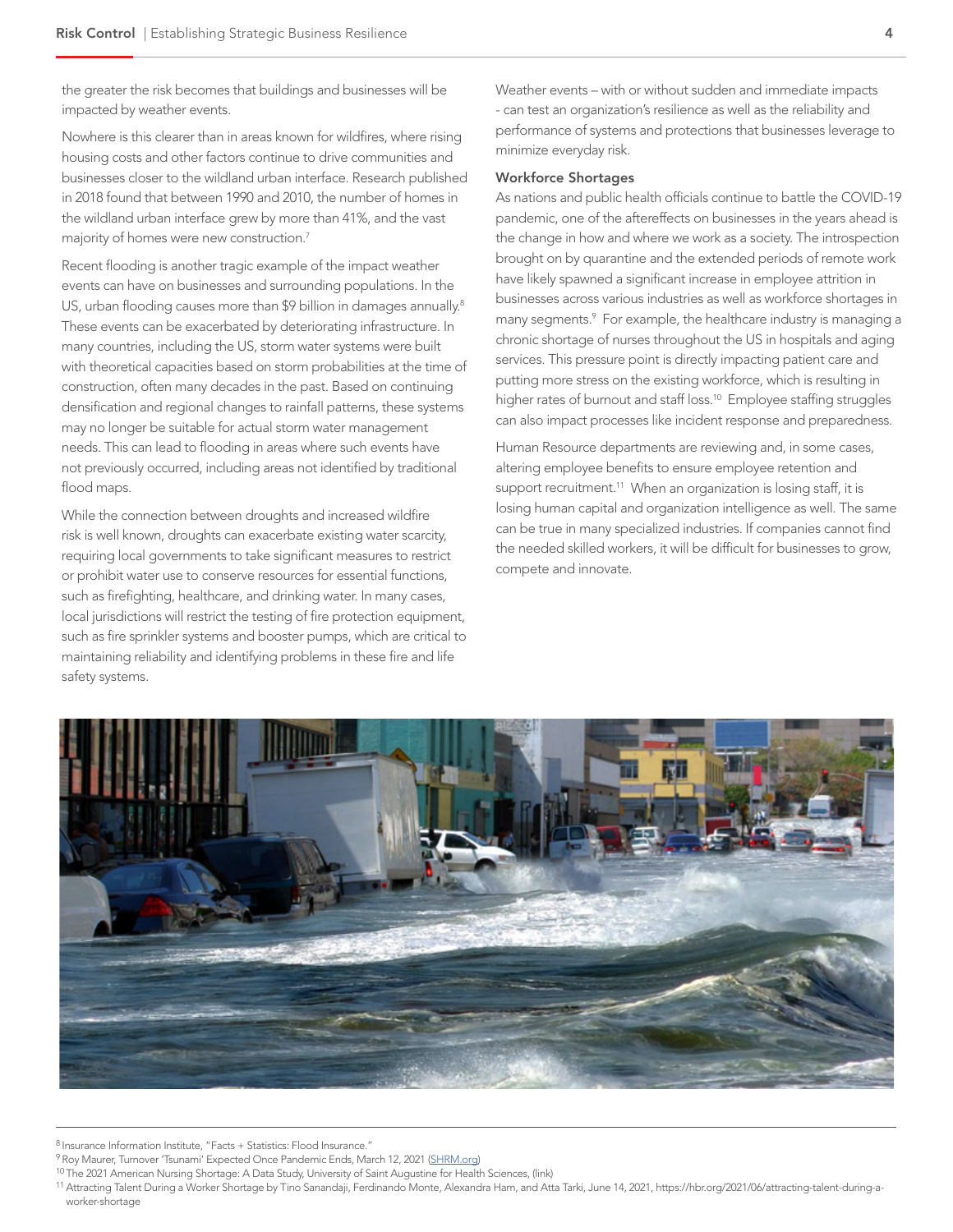### Step 2: Advance Resilience Capabilities

The structure and method for implementing a business resilience framework will vary across organizations. The key is to ensure that the core management disciplines are fully coordinated and integrated with proper insurance coverages - regardless of how reporting is structured in the organization. It is important to focus on building and maintaining a company's resilience framework.



## Resilience Framework

Establishes four integrated management disciplines to enable your organization to effectively respond and adapt to business disruptions.



#### Build the Resilience Framework

• The Risk Management function typically considers current and emerging risks, working with appropriate business functions to implement mitigation plans to avoid an impact or loss. Business resilience is a component of enterprise risk management and often oversees risk transfer strategies (e.g., insurance, contract indemnification clauses) to minimize the impact and loss for a physical disruption.

- The Incident Management function is responsible for implementing strategies and plans at each site where the organization operates to reduce the impact or loss. The key is to prepare a controlled response to quickly address life safety issues and enable local response agencies to fix the problem (e.g., put out the fire). Every second matters, and failing to develop this response capability for operations can significantly affect the severity and impact of a disruption.
- The Business Continuity Management function is charged with developing strategies and plans to ensure business recovery teams have the resources needed to continue critical processes impacted by a disruption. This includes developing strategies for both internal production elements, such as workforce, equipment, facilities, and materials, technology plus supply chain elements, including suppliers, distributors and customers. While insurance coverage decisions can positively affect continuity plans, they often are arranged and developed separately. For example, extra expense coverages may provide the funds needed at time of disruption for additional workers and/or workspace requirements when a property loss for a covered cause of loss occurs as defined in the policy.
- The Crisis Management function is authorized to coordinate and issue all internal and external communications surrounding a disruptive event. Some policies include coverages to support the use of public relations firms, which can be engaged at the time of disruption.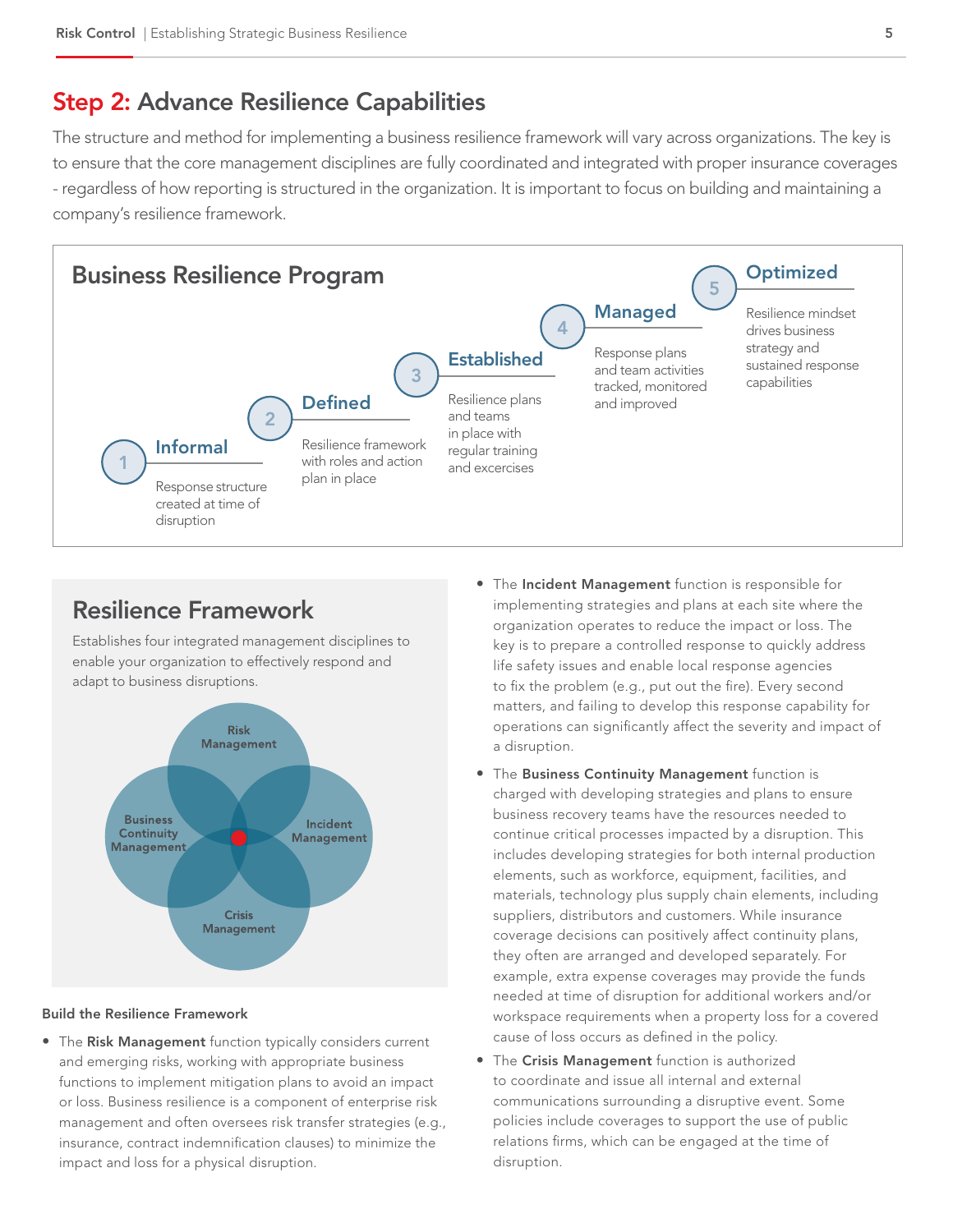Positive change starts with an honest assessment of an organization's current position or identifying where an organization falls in the program maturity scale with regards to establishing a holistic, coordinated resilience framework.

Advancing an organization's position can take multiple years. The timeline for achieving an established maturity level is subject to the understanding and priority placed on progressing this capability. Functional and site leadership participation is paramount. Outside support and systems for managing risk assessments, strategy, and plans may be advantageous to jump start a program.

#### Define a Resilience Program

Develop clear and concise enterprise business resilience policies.



The Response Structure is anchored by Site Incident Response plans to manage local emergencies and disruptions where they occur.

There should be one plan per site and escalation procedures, if not already in place, need to be defined to notify and obtain support from corporate leadership as noted in the Corporate Crisis Management plan.

These policies describe an auditable structure, key requirements (e.g., plan updates, exercise, and training), and the leadership roles for implementation across the organization. Internal and external audits should be periodically performed to confirm the health of resilience capabilities.

#### Establish Resilience Response Teams

Establish the policies, procedures, and resources needed to implement the resilience framework for each organization. Two structures are enabled to minimize the impact and loss across the operational footprint – a response structure as well as a recover and restart structure. Keep in mind that for less complex single site operations, plans may be combined.

## The Response Structure The Recovery and Restart **Structure**



The Recovery and Restart Structure is based on an enterprise level business continuity strategy created from an analysis of what is required to continue critical operations through a disruption. Each business function leader is responsible for the continuity of their operations.

A plan sponsor and plan owner should also be assigned for incident and recovery plans, as they will be accountable and responsible, respectively, for ensuring plans are regularly updated and exercised.

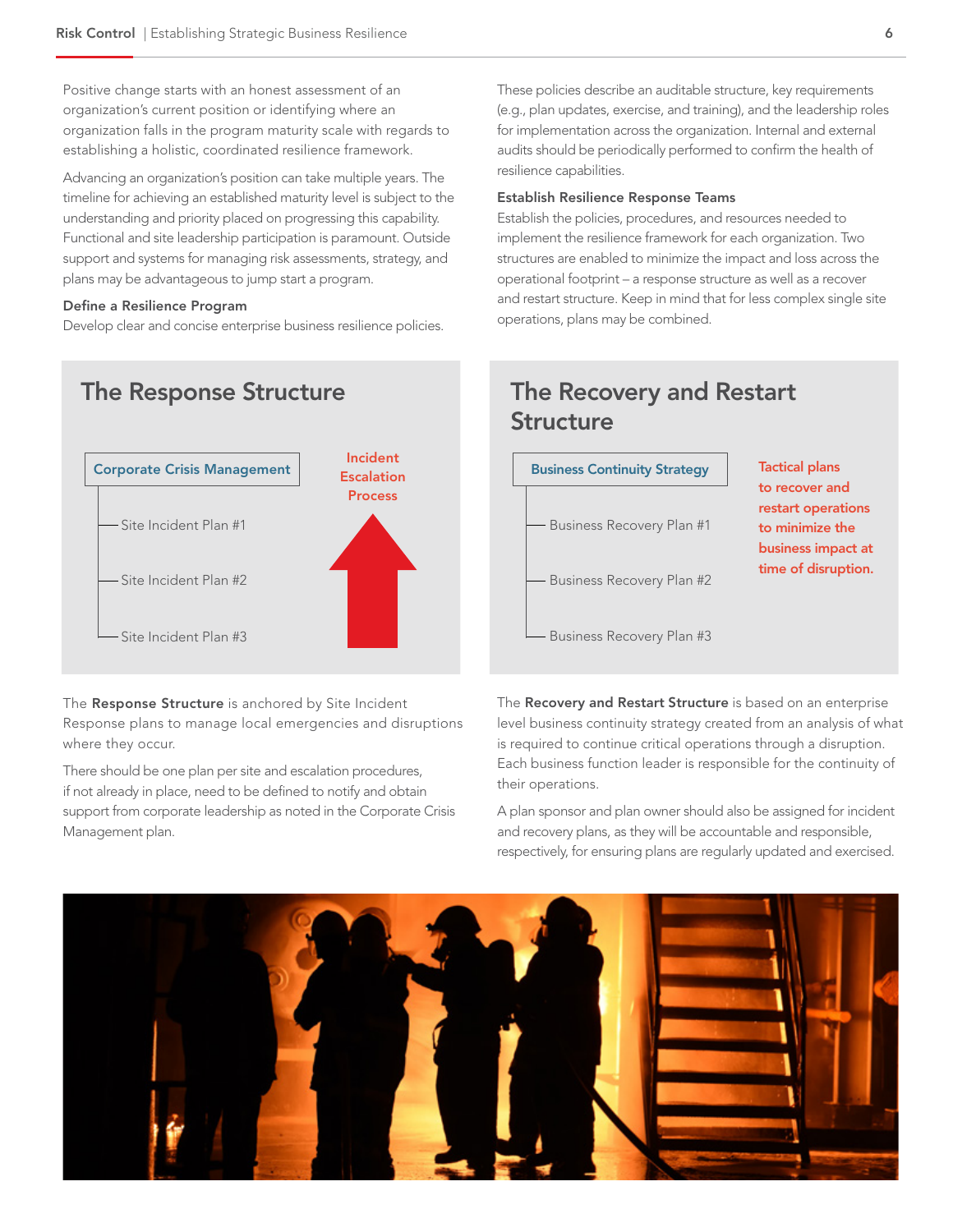## Step 3: Implement Strategic Insurance Coverages

Insurance is a vital component of an effective business resilience program. An established business resilience strategy for a company's operations allows an organization to better design insurance coverages that directly support the successful implementation of an organization's response, recovery, and restart plans following a disruption. This report is an overview of potential coverages, but only the insurance policy an insured selects will provide the actual terms, coverages, amounts, conditions, and exclusions that apply.

#### Property

When companies think about protecting property assets, such as buildings and equipment, one area that is often overlooked is the true replacement cost of these assets when a disaster strikes. Equipment assets in particular are often treated as depreciating assets, but it is equally important for a business to understand true replacement costs and the impact of marketplace factors and trends on those estimates when considering property insurance coverages. Companies should also consider rising fuel prices, cargo container costs, raw materials shortages, and other supply chain disruptions.

For example, prices of certain materials, such as lumber, steel, and PVC, have increased dramatically over the past 12 months, with lumber prices increasing 42% YOY as of March 2021. When considering these factors and inflationary pressures, even recently appraised or updated valuations on some buildings and operations are likely to be insufficient, in some cases, dramatically so. In the years ahead, it will become even more important for companies to critically review the schedule of property and building assets to ensure insurance coverage is sufficient, accounting for these global impacts.

#### Business Interruption

Based on the severity of impact and the complexity of operations, the time to rebuild, repair/replace, and restart affected operations could take weeks, months, and, in some cases, years. Business Interruption (BI) coverage is an essential element to enable financial resilience. This coverage provides the insured with the opportunity to maintain their financial trajectory and enable the insured to pay continuing expenses through the period of restoration. Core elements of this coverage, per the policy terms and conditions, typically include the following:

- Business income coverage helps to recover the net income loss plus continuing expense (e.g., payroll, rent, utilities, etc.) during the period of restoration.
- **Extra expense** coverage is used to mitigate/minimize a loss during the period of restoration (when possible).
- Extended period of indemnity coverage provides further financial relief for a stated period of time beyond the period of restoration, for continued business income loss, supporting the organization's return to production and sales levels.

Whether a company has one or hundreds of covered properties and suppliers, there are important considerations when determining business interruption values for an organization:

#### Frequency of Business Income Projections

A realistic assessment is needed of how revenues and expenses will change over a 12-month and 24-month period. Annual review and updates are recommended to ensure coverage levels are adequate. Fast growing businesses may need to review exposures and coverage levels more frequently.

#### Ordinary Payroll

Ordinary Payroll is an integral component of continuing expenses covered in BI insurance. Coverage may be limited to a certain number of days or excluded entirely, reducing the insured's recovery in the event of loss. Given the forecasted workforce shortages, it is important to retain a knowledgeable and trained workforce during the period of restoration. Continuing to pay ordinary payroll will help the company keep the employees needed to run the business when operations are able to resume.

#### Blanket vs. Location BI Structure

Blanket limits of insurance are beneficial when the insured has multiple interdependent locations where financials are accounted for under one profit center for all covered locations. Separate BI limits may be needed when the covered locations are not under one legal entity to provide adequate financial support for recovery efforts following a disruption.

#### Business Income Limits

In order to calculate the necessary limits for business income coverage, the key is to start at the enterprise level and consider how revenue is generated and the recovery time required to restore operations for each scheduled property. Analyzing the impact using a "complete loss" scenario for each location will help to understand the potential financial impact. This analysis will also highlight locations where business recovery strategies can be aligned and/or improved to enable business resilience.

#### Equipment Breakdown

As the reliance on complex computer-based machinery and robotics expands, the need for contingency planning and insurance coverages also grows. Robust preventive and predictive maintenance remain the first line of defense to ensure continuity of operation for critical machinery. The development of continuity strategies and plans to provide for redundant machinery, where possible, and providing for multiple skilled operators also helps to minimize the impact of downtime. Equipment breakdown insurance (as part of property coverages or as a standalone policy) can also provide coverage for physical damage repair/replacement and associated business income loss from mechanical and machinery breakdown based on the policy terms and conditions.